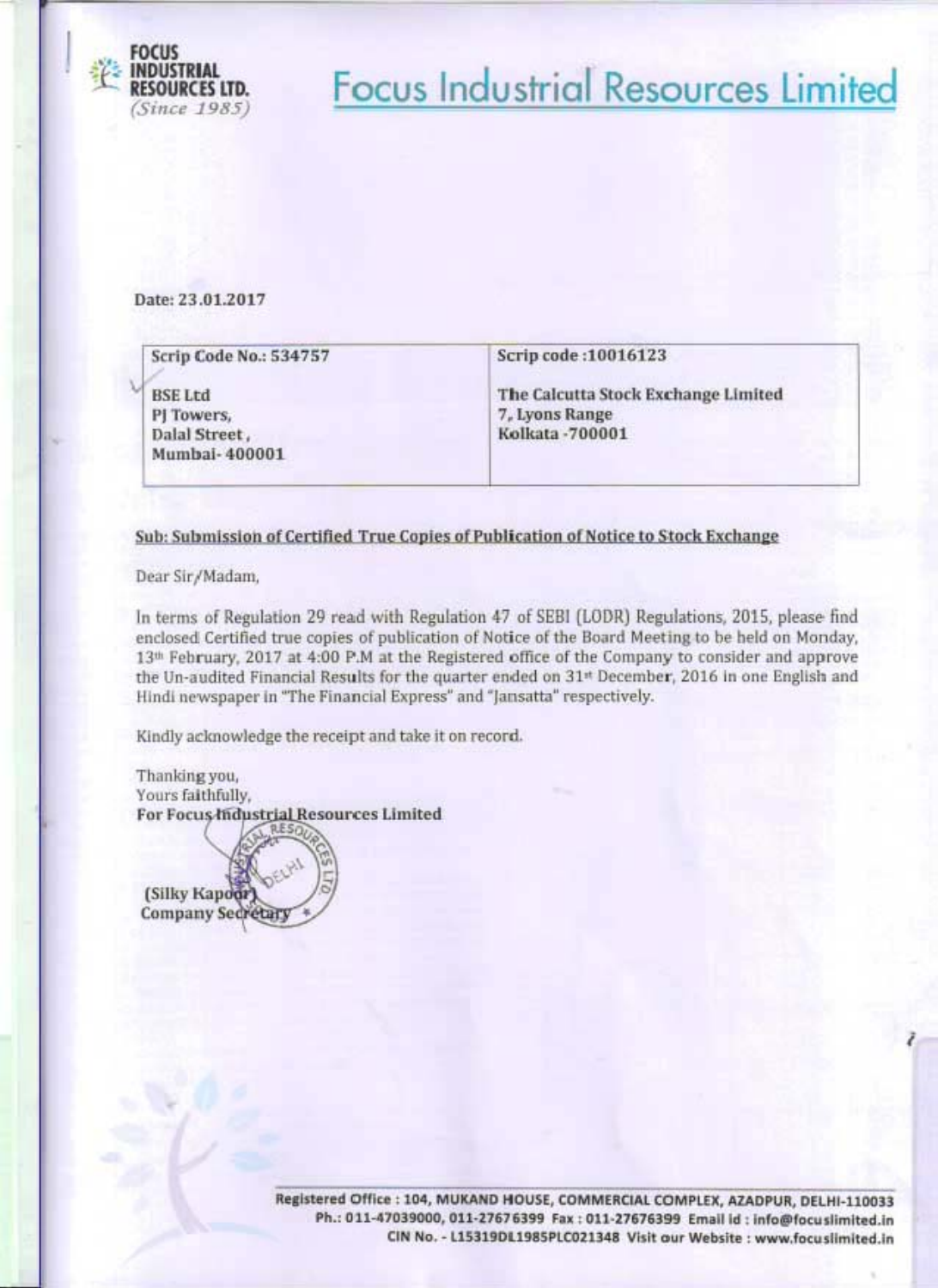www.financialexpress.com

**I SATURDAY | JANUARY 2112017** 

# SPT raises ₹5,681 cr by issuing preference shares to govt

New Delhi, Jan 20: State Bank of India (SBI) on Friday raised ₹5,680.99 crore by issuing preferential shares to the government

The committee of directors for Capital Raising of SBI accorded approval to allot 21.07 crore equity shares on preferential basis to the government of India, the bank said in a regulatory filing to stock exchanges.

Shares were issued at a price of ₹269.59 per unit of face value of ₹1 each, including a premium of ₹268.59 per unit for a total consideration of ₹5,680.99 crore.

The fund infusion is part of total canital support of ₹7,575 crore to SBI for the current fiscal.

asked the country's largest lender to\_ initiate regulatory process to receive the remaining 25%, or  $\bar{\mathfrak{e}}1,894$  crore, capital support. The government is expected to provide the remaining amount to the bank by March 31.

The government, in July last, had announced a total capital infusion of <22,915 crore to 13 PSU banks, including SBI, PNB and IOB, in this fiscal to enhance their lending operations.

The finance ministry had alloted 75% of the amount initially while the rest was withheld.

"Consequent upon the above exercise, 75% of the amount collected for each bank is being released now to

JK Paper exits JV, sells stake to Japanese partner: JK paper on Friday said that it has exited from its JV, Oji JK



#### The fund infusion is part of total capital support of ₹7.575 crore to SBI

provideliquidity supportfor lending On Thursday, the finance ministry operations as also to enable banks to raise funds from the market," finance ministry had said in a statement then.

> The remaining amount, to be released later is linked to performance. with particular reference to greater efficiency, growth of both credit and deposits and reduction in the cost of operations, it had said.

The funds raised by SBI will help meet global risk norms under Basel III. As of quarter ended December 31, 2016, the equity held by the government in SBI was at 61.1%.

Shares of SBI closed 2.83% lower at ₹251 on BSE on Friday.

 $PT$ 

#### Morn Media Limited (Earlier known as Jagren Limited)<br>Regd. Office: Jagran Building. 2, Sarvodaya Nagar, Karipur-208 005<br>CIN: L22121UP1983PLC006177 + ISIN : INE 343T01016 - Ph. No. - 0512-2216161 - E-mail: mornmedialimited@hotmail.com NOTICE

### **Adani Power 0**

New Delhi, Jan 20: Adani Powrthe er on Friday reported a consolly to dated net loss of ₹325.27 crore iii to the quarter ended December mainly on account of lower plan

load factor and higher financia

#### **Dhanlaxmi**Ban

NOTICE

Notice is hereby given pursuant to **Transformation Resourcement** that a meeding of will be held on Tuesday 2017 to infer-alia consider and take the un-audited financial results for the coart ended December 31, 2016. Further are available on the Bank's website was Limited and National Stock Excitange of Limited where the equity shares of the B. are lished For Dhaniasmi, Bank Ltd

Santosh K *Barry* 20.01.2017 Focus Industrial Revources Limited CIN: L15319DL1986PLC021348

Regd. Off.: 104, Mukand Hopey Cor Complex, Azadpur, Delhi-110000 Phone: 011-47039000, 011-27676399 Email: info@focusim tod.in Website: www.focustamated.in

NOTICE

Notice be and is hereby given pursuant to Regulation 29 read with Regulation 47 of the SEBI (Listing Obligation and Disclosure Requirements) Regulation, 2015 that an meeting of the Board of Directors of Focus Industrial Resources Limited will be held a Monday, 13th day of February 2017 at 4:00 P.M. at the registered office of the Corp. inter alia, to consider and approve the Un audited Financial Results for the quarter and 31st December, 2016 and to consider any conatter with the permission of Chair This intimation is also available on the webof BSE Limited (www.beeindia.com) where the Company's shares are listed and on the water

of the Company, viz. www.foo.almind.in<br>For Focus Industrial Resources Li

Place: Delhi

Date: 18.01.2017

₹6,211 crore in the corresponding quarter of previous year largely on account of lower pTI PLF'

**THE FINANCIAL EXPRES** 

### LIMITED

The

**JURA GATE, RING ROAD,** 

2463263 Fax: +91-261-2463264 om, website : www.maskinvestments.com **E-VOTING** 

voting conducted through Postal Ballot led by the Scrutinizer Mr. Dhiren R Dave, lostal Ballot Notice dated 12th December, with the Companies (Management and

| ĐR                       | <b>AGAINST</b>     | FOR                  | AGAINST           |
|--------------------------|--------------------|----------------------|-------------------|
| . of<br>(0.3)            | (No. of<br>Shares) | Percentage<br>$($ %) | Percentage<br>(%) |
| 000 <sub>1</sub>         | $\overline{0}$     | 100%                 | $0.00\%$          |
| .000                     | Ü.                 | 100%                 | 0.00%             |
| 000                      | 0<br>w<br>W.<br>b. | 100%<br>ï<br>Ŀ       | $0.00\%$          |
| <b>ERED NORTH</b>        | $^{\circ}$         | 100%<br>î.           | $0.00\%$          |
| $\sqrt{100}$<br>ü<br>in. | Ö                  | 100%                 | 0.00%<br>H        |
| 늰<br>w                   | $\sigma$           | 100%                 | 0.00%             |
| 000<br>360               | Ü                  | 100%                 | $0.00\%$          |
|                          | 50<br>O            | 100%                 | $0.00\%$<br>l.    |